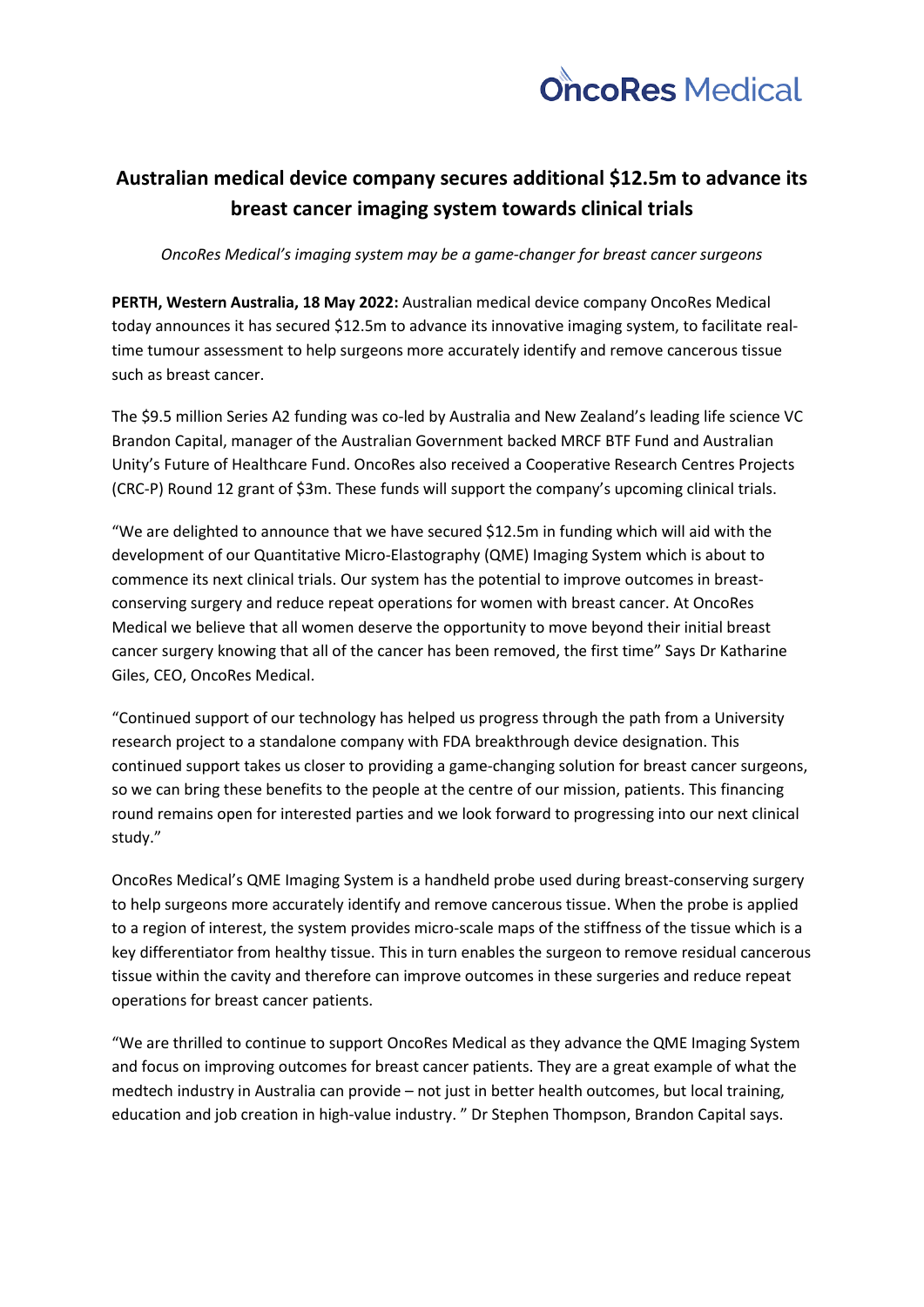

Victor Windeyer, Fund Manager for Australian Unity's Future of Healthcare Fund says "The fund is proud to support the continued advancement of OncoRes Medical and the tangible impact it will have in supporting women's wellbeing and peace of mind before and after surgery."

OncRes Medical is committed to its continued expansion in Australia and the recent appointment of Dr Alex Campos as Vice President of R&D highlights this commitment. With over 30 years experience in medical device development, Alex brings a wealth of knowledge in technical leadership to aid with the continued advancement of OncoRes Medical.

#### **ENDS**

### **Note to Editors:**

For further information or to arrange an interview, please contact:

Ciara Byrne, Mana Communications, [cb@manacommunications.com,](mailto:cb@manacommunications.com) +61 (0) 41 3519 430

## **About OncoRes Medical**

OncoRes Medical is a medical device company headquartered in Perth, Western Australia. OncoRes Medical is developing a hand-held, real time, intraoperative imaging device to improve the detection of residual tumour in the surgical cavity and provide surgeons with the confidence that no residual cancer remains in the breast. The innovation is based on technology originally developed at the University of Western Australia, Harry Perkins Institute and Western Australian Department of Health.

**Learn more: [oncoresmedical.com.](http://www.oncoresmedical.com/)**

### **About Brandon BioCatalyst and Brandon Capital**

Brandon Capital is a venture capital firm that manages Brandon BioCatalyst, Australia and New Zealand's largest life science investment collaboration & fund. Brandon BioCatalyst is a unique collaboration between major Australian superannuation funds, the Australian and New Zealand governments, Australian state governments and more than 50 leading medical research institutes and research hospitals.

Brandon BioCatalyst supports the development and commercialisation of early-stage biomedical discoveries associated with member research organisations, providing both capital and expertise to guide the successful development of new therapies. Brandon BioCatalyst has supported more than 50 start-up companies to date, most of which were founded by Brandon BioCatalyst.

For more information about Brandon BioCatalyst visit: [www.brandonbiocatalyst.com](http://www.brandonbiocatalyst.com/)

For more information about Brandon Capital visit[: www.brandoncapital.vc](http://www.brandoncapital.vc/)

# **About Australian Unity Future of Healthcare Fund**